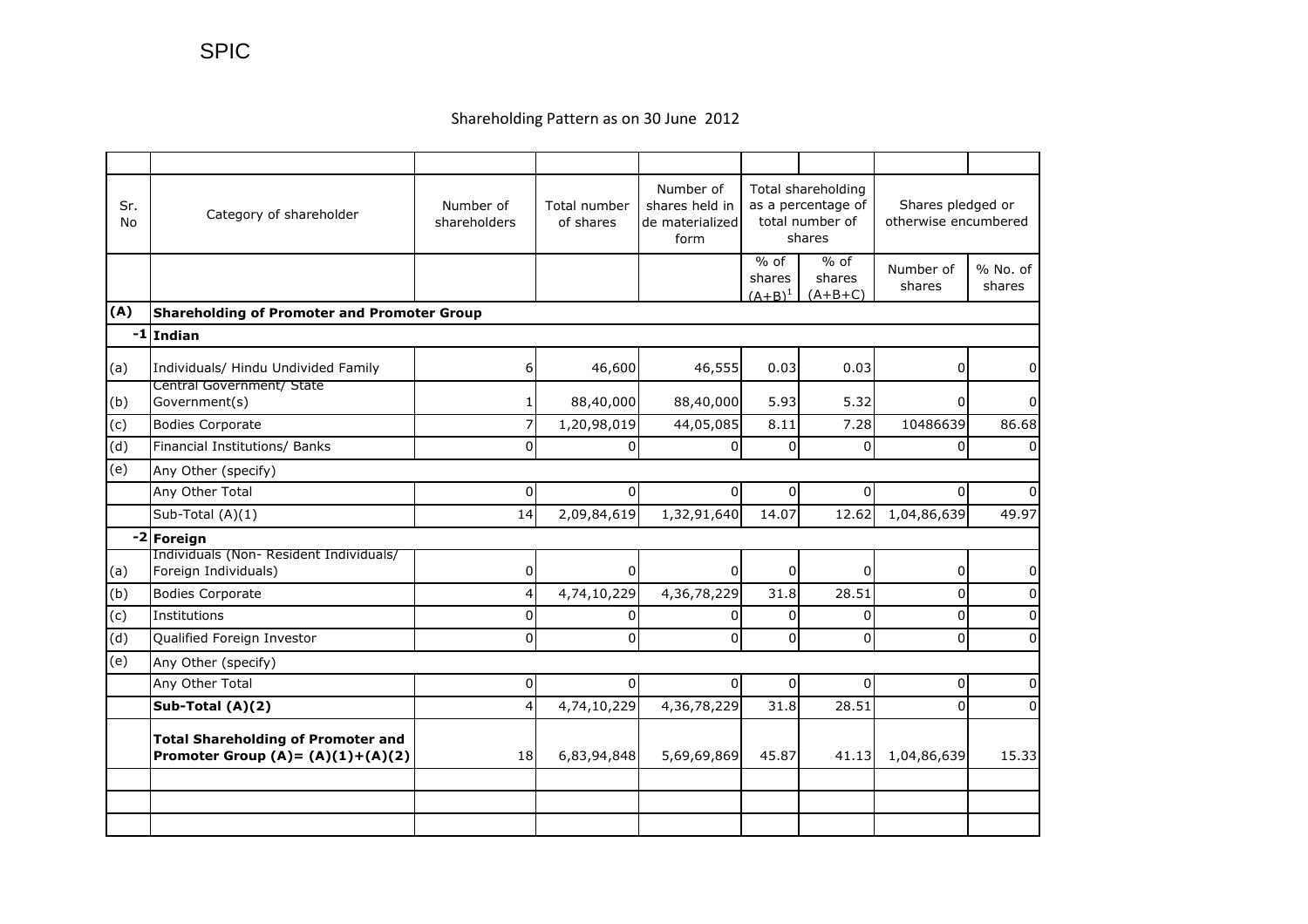| (B)  | Public shareholding <sup>3</sup>                                                 |             |              |                |          |          |             |                |  |
|------|----------------------------------------------------------------------------------|-------------|--------------|----------------|----------|----------|-------------|----------------|--|
|      | -1 Institutions                                                                  |             |              |                |          |          |             |                |  |
| (a)  | Mutual Funds/ UTI                                                                | 18          | 9,39,702     | 9,27,352       | 0.63     | 0.57     | 0           | 0              |  |
| (b)  | Financial Institutions/ Banks                                                    | 23          | 54,84,473    | 54,40,170      | 3.68     | 3.3      | 0           | 0              |  |
| (c)  | Central Government/ State<br>Government(s)                                       | 0           | 0            | 0              | 0        | 0        | 0           | 0              |  |
| (d)  | Venture Capital Funds                                                            | 0           | $\Omega$     | $\Omega$       | $\Omega$ | 0        | 0           | 0              |  |
| (e)  | <b>Insurance Companies</b>                                                       | 5           | 6,72,366     | 6,71,816       | 0.45     | 0.4      | 0           | 0              |  |
| (f)  | Foreign Institutional Investors                                                  | 13          | 4,69,563     | 4,61,413       | 0.31     | 0.28     | 0           | 0              |  |
| (g)  | Foreign Venture Capital Investors                                                | 0           | $\Omega$     | $\overline{0}$ | $\Omega$ | 0        | $\mathbf 0$ | 0              |  |
| (h)  | Qualified Foreign Investor                                                       | $\mathbf 0$ | $\mathbf 0$  | $\Omega$       | $\Omega$ | 0        | $\mathbf 0$ | $\mathbf 0$    |  |
| (i)  | Any Other (specify)                                                              |             |              |                |          |          |             |                |  |
|      | Any Other Total                                                                  | $\Omega$    | $\Omega$     | $\Omega$       | $\Omega$ | O        | 0           | 0              |  |
|      | Sub-Total (B)(1)                                                                 | 59          | 75,66,104    | 75,00,751      | 5.07     | 4.55     | $\pmb{0}$   | 0              |  |
|      | -2 Non-institutions                                                              |             |              |                |          |          |             |                |  |
| (a)  | <b>Bodies Corporate</b>                                                          | 1,141       | 1,97,69,814  | 1,97,44,589    | 13.26    | 11.89    | 0           | 0              |  |
| (b)  | Individuals                                                                      |             |              |                |          |          |             |                |  |
| (i)  | Individual shareholders holding nominal<br>share capital up to Rs. 1 lakh        | 72,667      | 2,69,87,654  | 2,34,23,616    | 18.1     | 16.23    | 0           | 0              |  |
| (ii) | Individual shareholders holding nominal<br>share capital in excess of Rs. 1 lakh | 500         | 2,49,03,856  | 2,47,79,356    | 16.7     | 14.98    | 0           | 0              |  |
| (c)  | Qualified Foreign Investor                                                       | $\Omega$    | $\Omega$     | $\Omega$       | $\Omega$ | 0        | $\Omega$    | $\mathbf 0$    |  |
| (d)  | Any Other (specify)                                                              |             |              |                |          |          |             |                |  |
|      | (v) Foreign National                                                             | 1           | 200          | 200            | $\Omega$ | $\Omega$ | <b>NA</b>   | <b>NA</b>      |  |
|      | (i) Trusts                                                                       | 4           | 17000        | 17000          | 0.01     | 0.01     | <b>NA</b>   | <b>NA</b>      |  |
|      | (iv) OCBs                                                                        | 2           | 39800        | 39150          | 0.03     | 0.02     | <b>NA</b>   | <b>NA</b>      |  |
|      | (iii) NRIs                                                                       | 441         | 1222189      | 1206618        | 0.82     | 0.73     | <b>NA</b>   | <b>NA</b>      |  |
|      | (ii) Clearing Members                                                            | 59          | 205690       | 205690         | 0.14     | 0.12     | <b>NA</b>   | <b>NA</b>      |  |
|      | Any Other Total                                                                  | 507         | 14,84,879    | 14,68,658      |          | 0.89     | 0           | $\pmb{0}$      |  |
|      | $Sub-Total(B)(2)$                                                                | 74,815      | 7,31,46,203  | 6,94,16,219    | 49.06    | 43.99    | $\Omega$    | $\mathbf 0$    |  |
|      | <b>Total Public Shareholding (B)=</b><br>$(B)(1)+(B)(2)$                         | 74,874      | 8,07,12,307  | 7,69,16,970    | 54.13    | 48.54    | 0           | $\overline{0}$ |  |
|      | $TOTAL(A)+(B)$                                                                   | 74,892      | 14,91,07,155 | 13,38,86,839   | 100      | 89.67    | 1,04,86,639 | 7.03           |  |